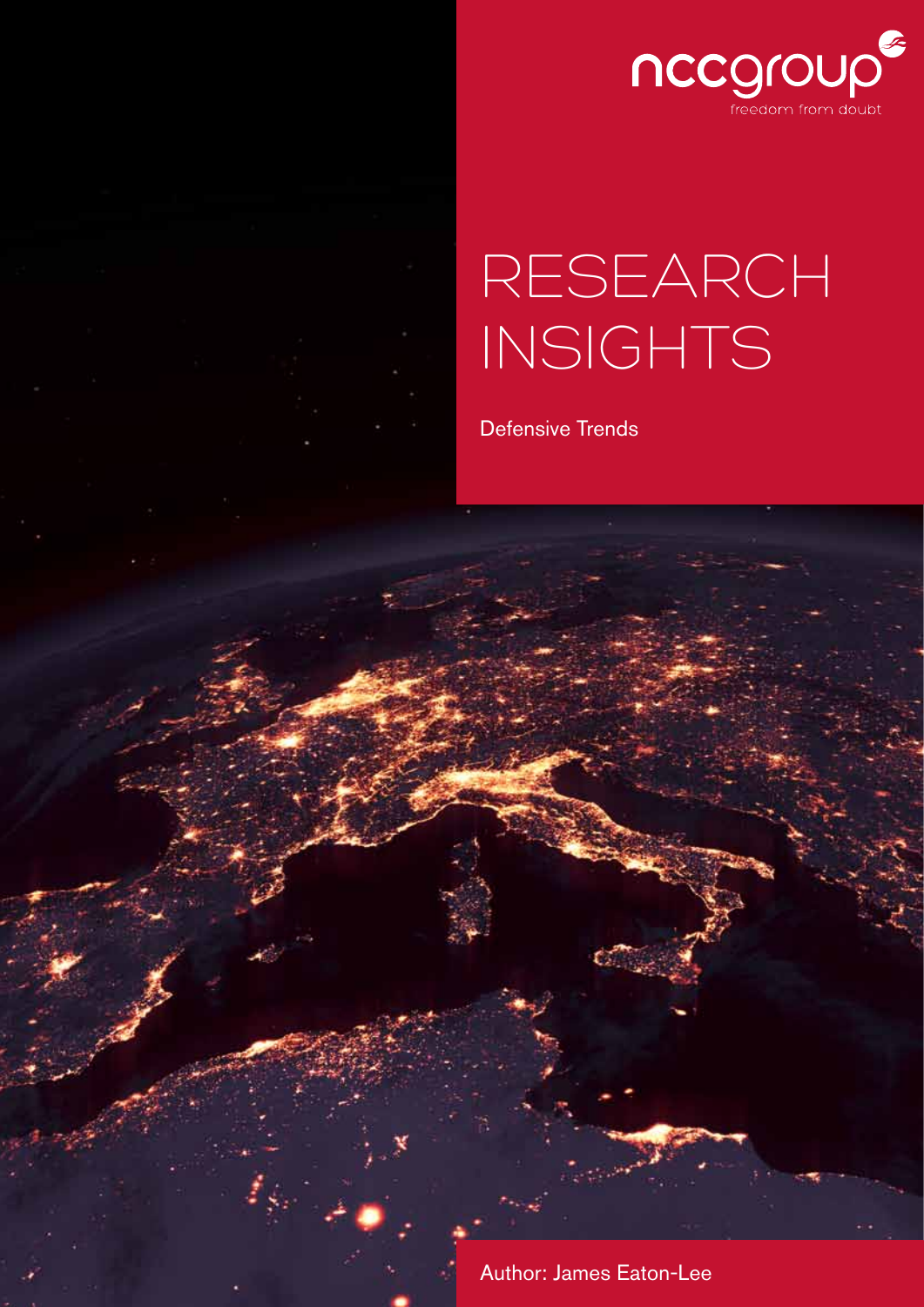## CONTENTS

| Author                                      | 3 |
|---------------------------------------------|---|
| Introduction                                | 4 |
| Cloud Computing                             | 6 |
| What solutions are there to these problems? | 6 |
| <b>Mobile Devices</b>                       | 8 |
| Mobile Device Management                    | 8 |
| Mobile Apps                                 | 8 |
| SIM/SEM/SIEM                                | 9 |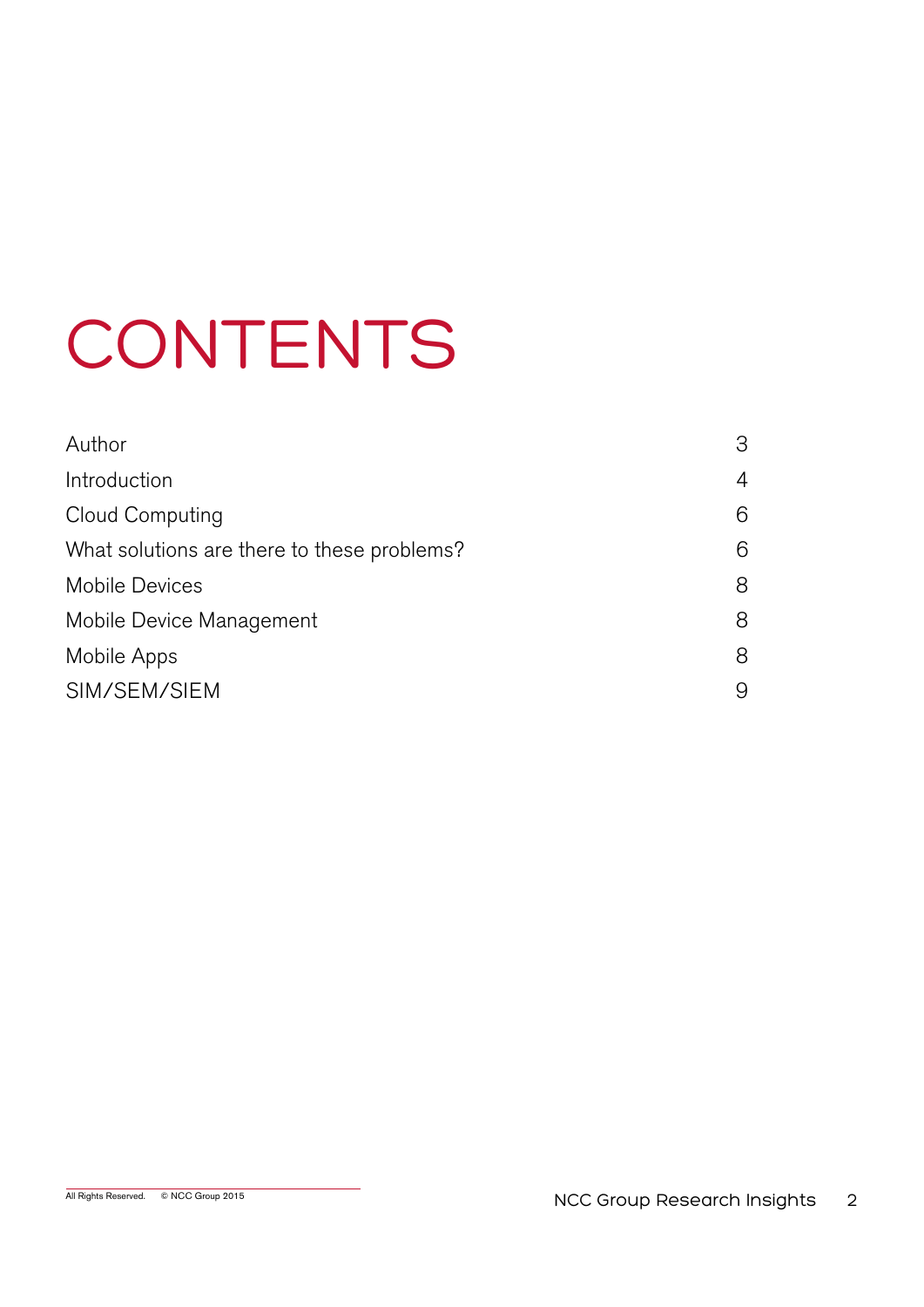### AUTHOR

#### **James Eaton-Lee**

James is a Managing Consultant within the Security Consulting team at NCC Group, where he delivers technical security, penetration testing and guidance to customers to enable them to make informed decisions about cyber defence. Prior to his role at NCC Group James was an IT Consultant, working principally with financial sector clients. James has delivered talks and training for a variety of clients on network infrastructure and security, and has co-authored two books on firewalling technology.

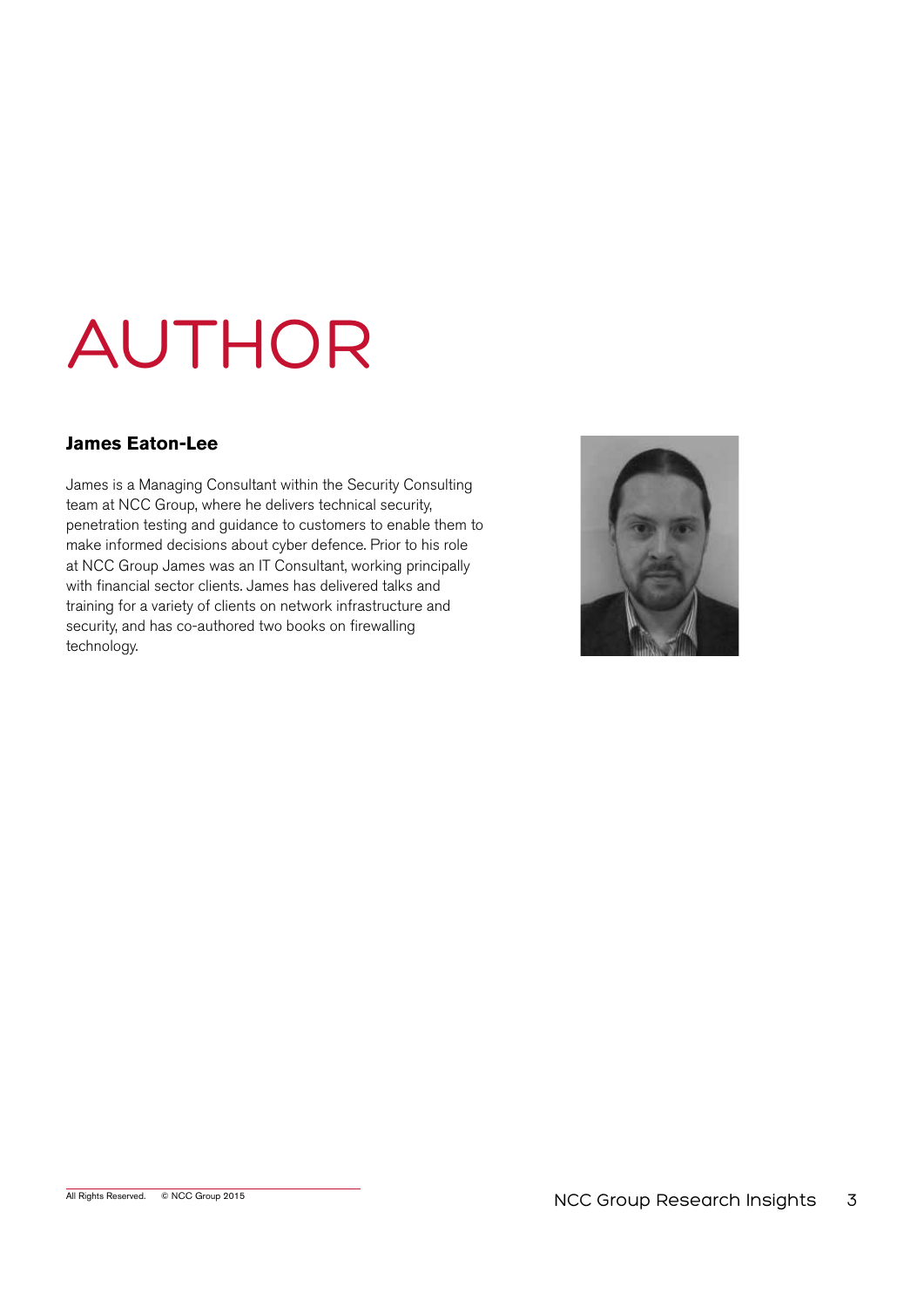### INTRODUCTION



Defensive measures in information security have always demanded that information security practitioners attempt to make decisive assessments as to where to deploy resources based on limited information. People, training, tools and systems may all compete for budget, and as the threat landscape changes, information security practitioners are increasingly faced with a larger potential number of places where effort may be brought to bear.

Some tools apply in a more general problem domain, helping us to refine our solutions to existing threats. By analysing data or aiding humans in working with it, we can more effectively and efficiently gain clarity regarding active threats. Other tools aid us by providing solutions to new risks in fresh parts of this landscape – or areas newlyexposed through the adoption of new technology and systems.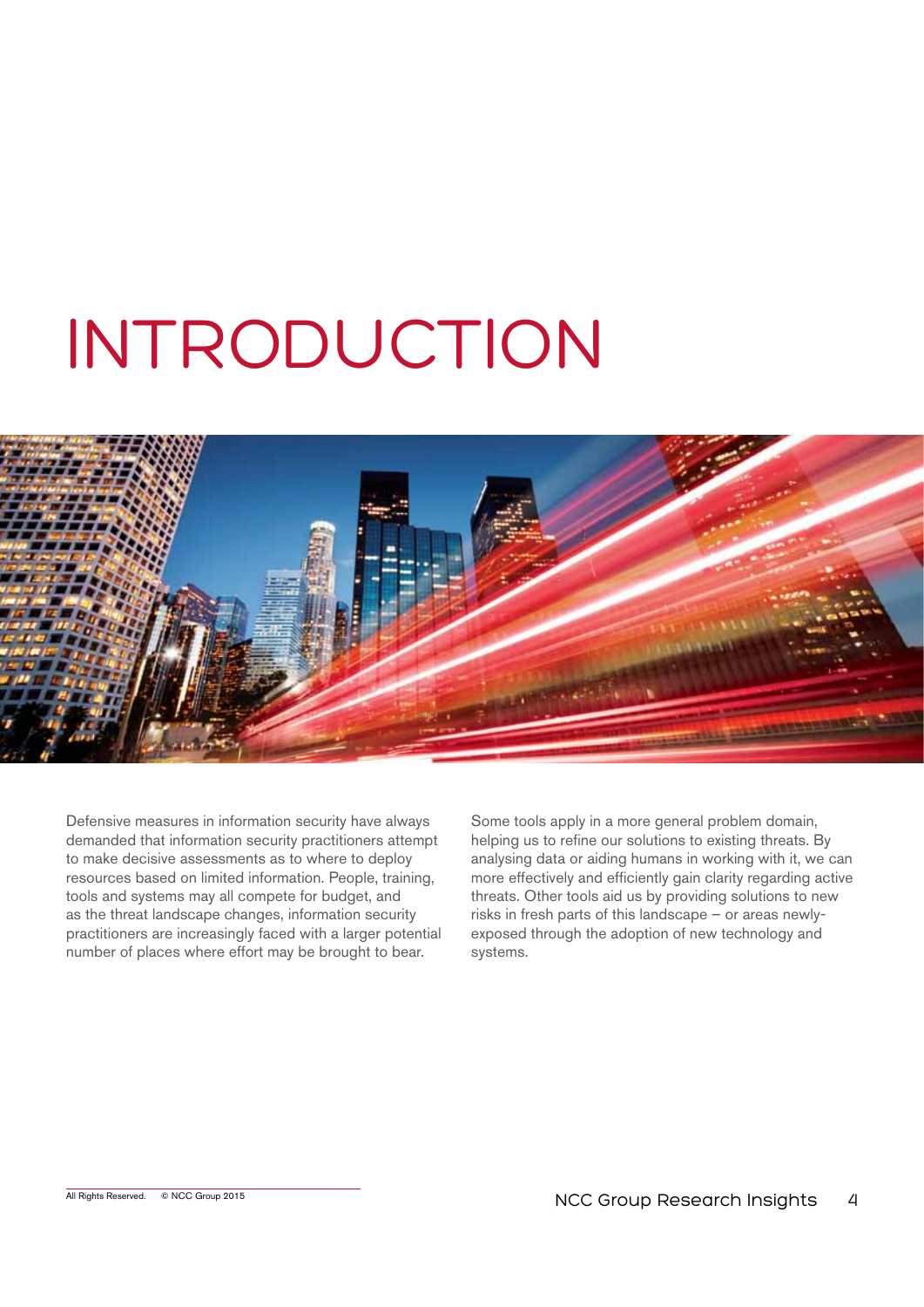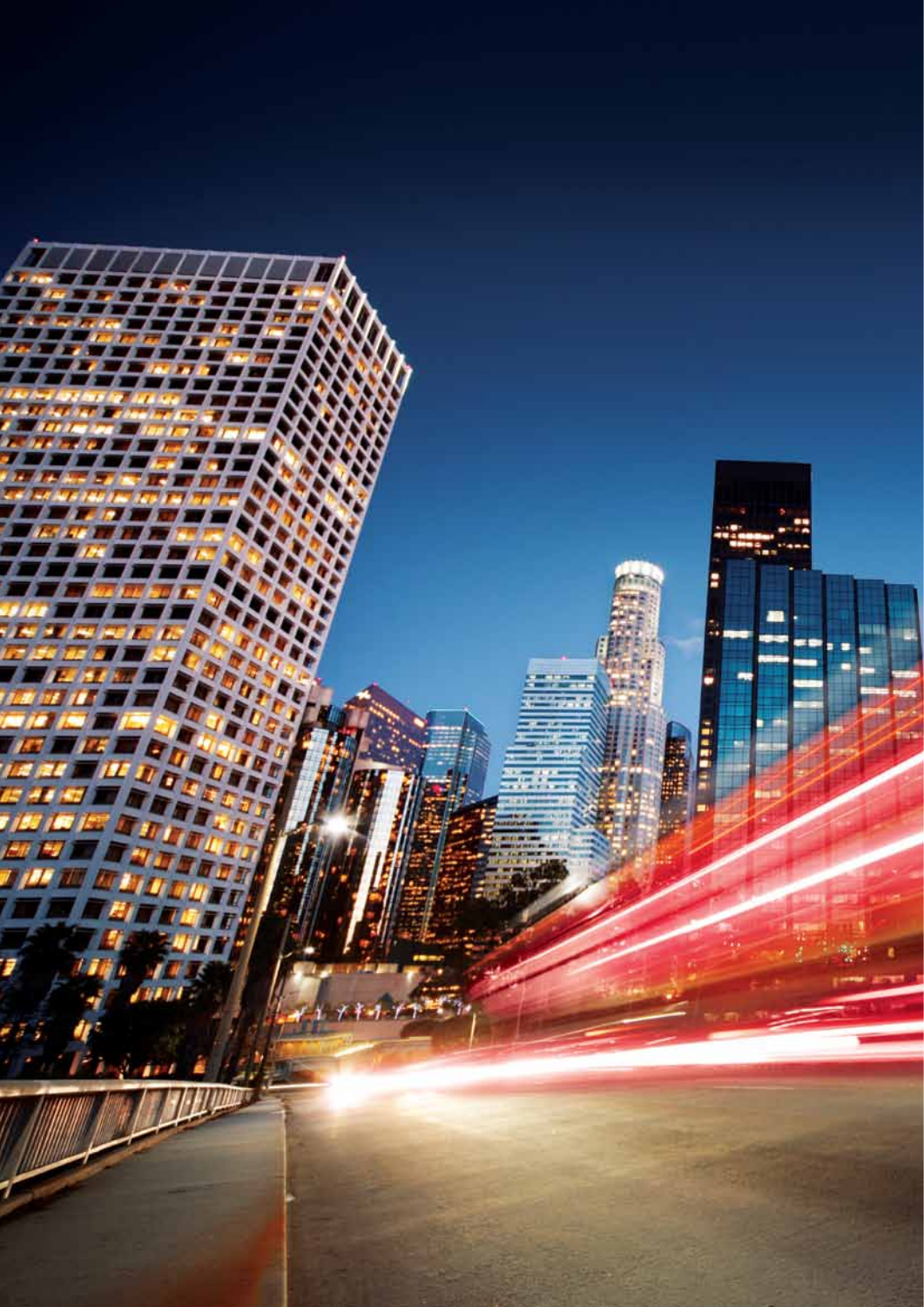# DEFENSIVE TRENDS

#### **CLOUD COMPUTING**

Some of the most recent trends in information security defence involve new technologies. The rise of cloud computing has brought with it new opportunities in addition to the potential for new risks outside traditional internal IT environments.

Harnessing tools such as virtualisation and leaps in broadband connectivity, it is possible for third party Cloud Service Provider's (CSP) to provide Internet-hosted services such as email, line of business applications and even entire virtual desktops. These services can be consumed by customers as if they were hosted onsite, but by utilising multiple data centres, large providers can offer platforms which decentralise infrastructure, potentially making it scalable and resilient.

By providing an always-on service, removing a requirement to own and operate or lease expensive server rooms or data centre space, and freeing up staff to focus on key business objectives, cloud computing can be an attractive value proposition.

But what threats does this outsourcing of systems and data introduce? Cloud computing is a broad term, and can refer to a vast range of third party systems. Software as a Service (SaaS) offerings may simply be shared applications – such as web applications accessed from a browser.

Platform as a Service (PaaS) offerings offer a 'managed' platform which customers may use to deploy their own applications but without the requirement to manage the underlying hosting environment, which is provided by the CSP.

At its simplest, Infrastructure as a Service (IaaS) cloud computing simply offers customers a hosted data centre environment into which they deploy their own operating systems and application stacks. The customer may benefit from the ability to scale their resource use and cloud pool, but assumes responsibility for software maintenance, hardening, etc.

Every model of cloud computing places in the hands of the vendor ultimate control of and at least some responsibility for, the underlying platform. Save for 'Private Cloud' offerings, this platform is likely to be shared with other customers – at the network level, at the server level, or indeed at the application level. A SaaS application may rely on application controls to provide separation between customers' data, whilst a PaaS offering may rely on the controls provided by other software tools such as separation enforced by virtualisation hypervisors or virtual networking.

As cloud computing increases in maturity, traditional 'core' services which were once staples of customers back office networks become increasingly tempting targets for migration into the cloud. Email and groupware tools are now routinely available as cloud-based solutions, as are Customer Relationship Management (CRM) and sales systems.

As many of these back office packages require integration with legacy or other internal systems, internal networks may also be exposed to the CSP, providing not just access to data but also a potential point of ingress to internal environments to attackers within – or with access to – the CSP.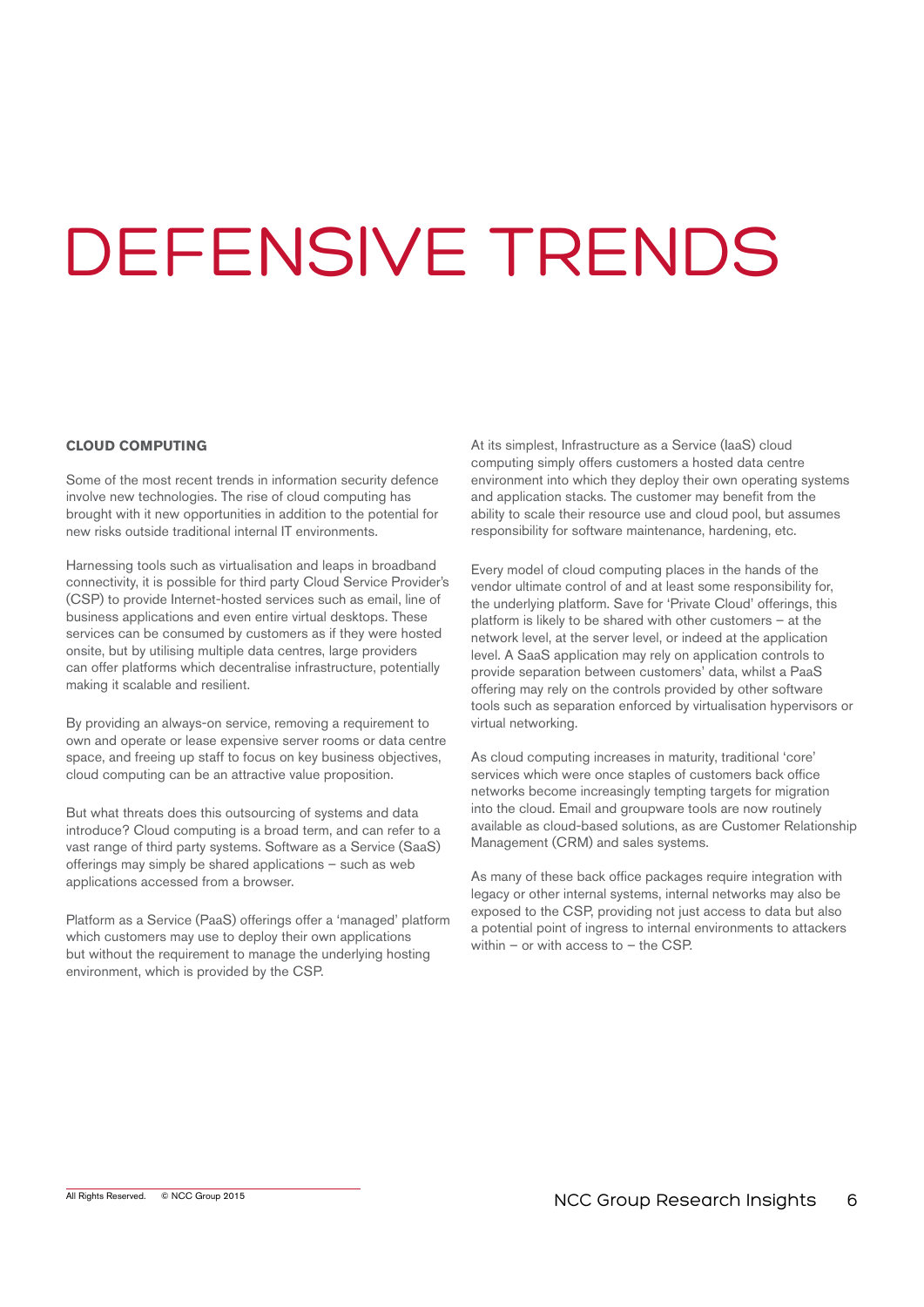

#### What solutions are there to these problems?

Clearly, the segregation offered by cloud providers is likely to be a key security control, ensuring data remains separate from other commercial customers – potentially attackers or competitors.

At an application level, a focus on existing application security techniques, such as incorporation of a Secure Development Lifecycle (SDL) into application development will still provide assurance that applications' key security controls behave as intended – and that existing known vulnerability types are likely to be defended against. Penetration testing and code review of mature applications both offer empirical tests of this security, whether or not security was a key factor in development.

Most CSPs are willing to support or facilitate penetration tests; many will have undertaken these before, and may provide summaries of this testing to customers who do not wish to commission their own testing.

Customers of cloud computing services place great faith in the CSP themselves, relying on them to take care of many traditional security concerns such as system hardening, patching, and firewalling.

The Cloud Security Alliance (CSA) provides the Cloud Controls Matrix (CCM), which can be used by cloud computing customers to assess a potential (or existing) vendor and focus on security controls which may represent risk. The CSA's registry, Security, Trust & Assurance Registry (STAR), provides a publicly-available list of existing CSPs documenting security controls which they provide.

Data gathering and evaluation using a tool such as this is for many organisations a key component of procurement of services - or ongoing assessment of the security - provided by third parties. The introduction of the CCM illustrates the growing applicability of this approach to cloud offerings.

As cloud services are consumed directly via the Internet, so too are they generally managed via the Internet. Recent compromises both of individual data and organisational data have shown that procedural security and security of CSP management consoles and tools is often overlooked. Ensuring that the management channel of systems (whether cloud-based or internal) is assessed as part of any effort to secure them is of critical importance.

Increasingly, customers of cloud computing are also looking to encryption to ensure that data in the cloud is protected not only against hostile external attack, but unauthorised access from or via the CSP. While traditional database encryption may be largely ineffective against this type of threat due to the need to store key material with the data, several vendors offer solutions designed to help retain customer control of cloud-stored data, and as cloud computing matures there are likely to be more product offerings aimed at providing solutions to this problem.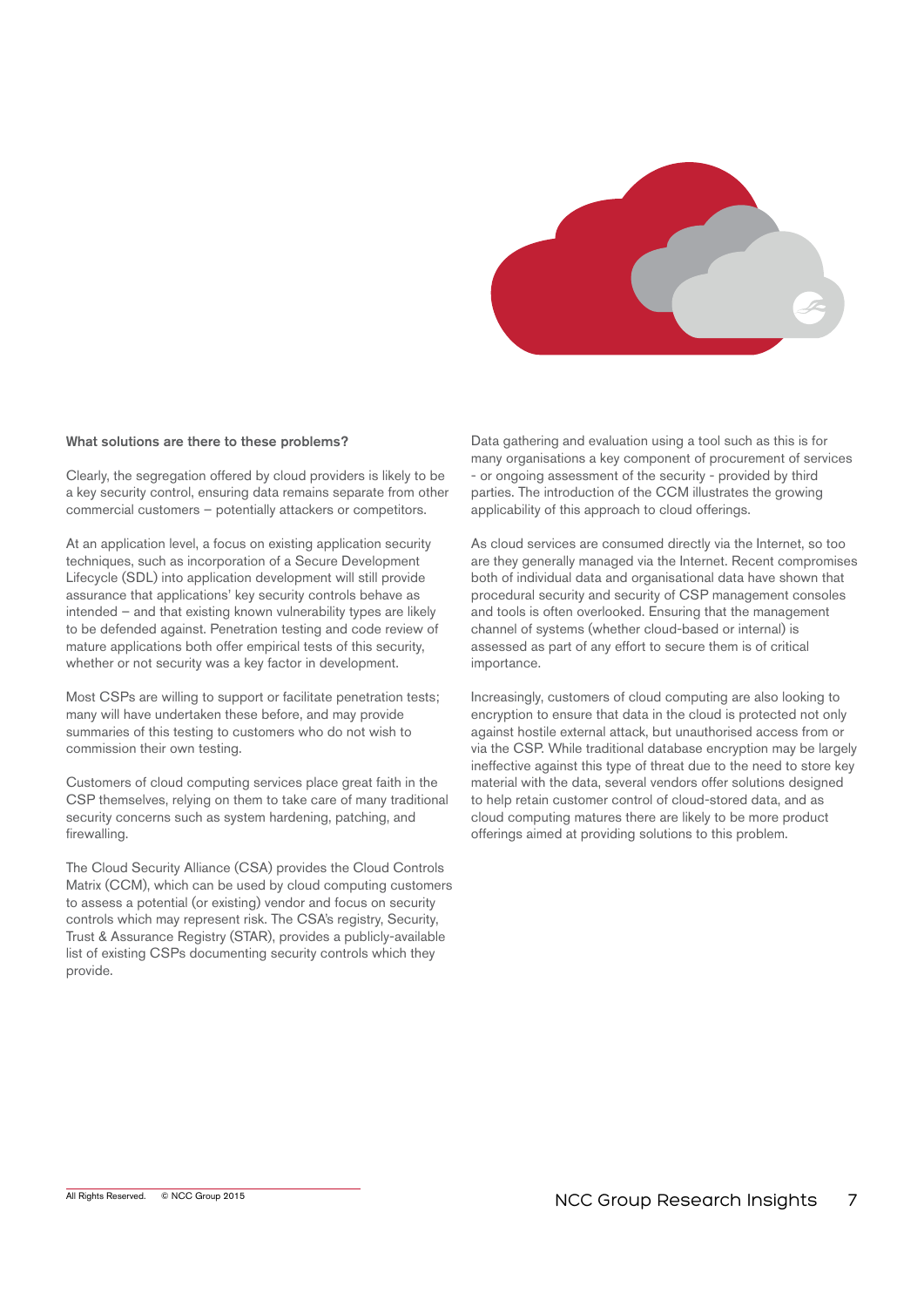# DEFENSIVE TRENDS cont.

#### **MOBILE DEVICES**

Mobile computing has been increasingly mainstream for some time and many organisations are going beyond simple provision of handsets to staff, also permitting employees to utilise their own devices – handsets, tablets, and even laptops – as part of Bring Your own Device (BYoD) schemes, permitting ubiquitous access to corporate data and systems.

Some organisations provide applications to customers which are distributed freely and via vendor-specific application stores; these public services bring with them their own set of security concerns.

#### **MOBILE DEVICE MANAGEMENT**

Traditional rollouts of handsets to staff raised concerns regarding data loss, remote device configuration, hardening, remote wipe capability and encryption. BYoD rollouts compound these problems, as the handset environment is increasingly controlled by staff rather than IT and is no longer implicitly trusted or centrally controlled.

Addressing some of these concerns, Mobile Device Management (MDM) has been a key growth area in corporate IT infrastructure for some time. Early MDM software often provided simple Over The Air (OTA) configuration , device provisioning, and enterprise application delivery for corporate devices.

Today however, the state of the art in MDM often incorporates Sandboxing or Mobile Virtualisation. This technique aims to segregate personal and corporate data in BYoD environments – helping to provide assurance that corporate data is robustly stored and is less at risk from employees' personal use and cannot be accessed by other apps such as games or malware.

Increasingly, even vendors that traditionally focused on enterprise management of homogenous estates of handsets with a single Original Equipment Manufacturer (OEM) is moving towards a model of MDM which incorporates sandboxing and virtualisation across multiple vendors – allowing from multiple vendors devices to be used by staff to access corporate data with control retained by IT staff over where data is stored or transmitted and how it is protected.

| wetterta |                   |  |
|----------|-------------------|--|
|          |                   |  |
|          | hóme              |  |
|          | WEED.             |  |
|          | <b>Fillmid</b> 11 |  |
|          | yideo             |  |
|          | medici.           |  |
|          |                   |  |
|          |                   |  |
|          |                   |  |
|          |                   |  |

#### **MOBILE APPS**

It is increasingly common for organisations across a range of sectors to make mobile applications available to their customers, in addition to mobile-friendly versions of existing websites. In these cases, organisations will have little to no control over the customer's hardware and may rely entirely on their application or the services supporting it to meet security goals.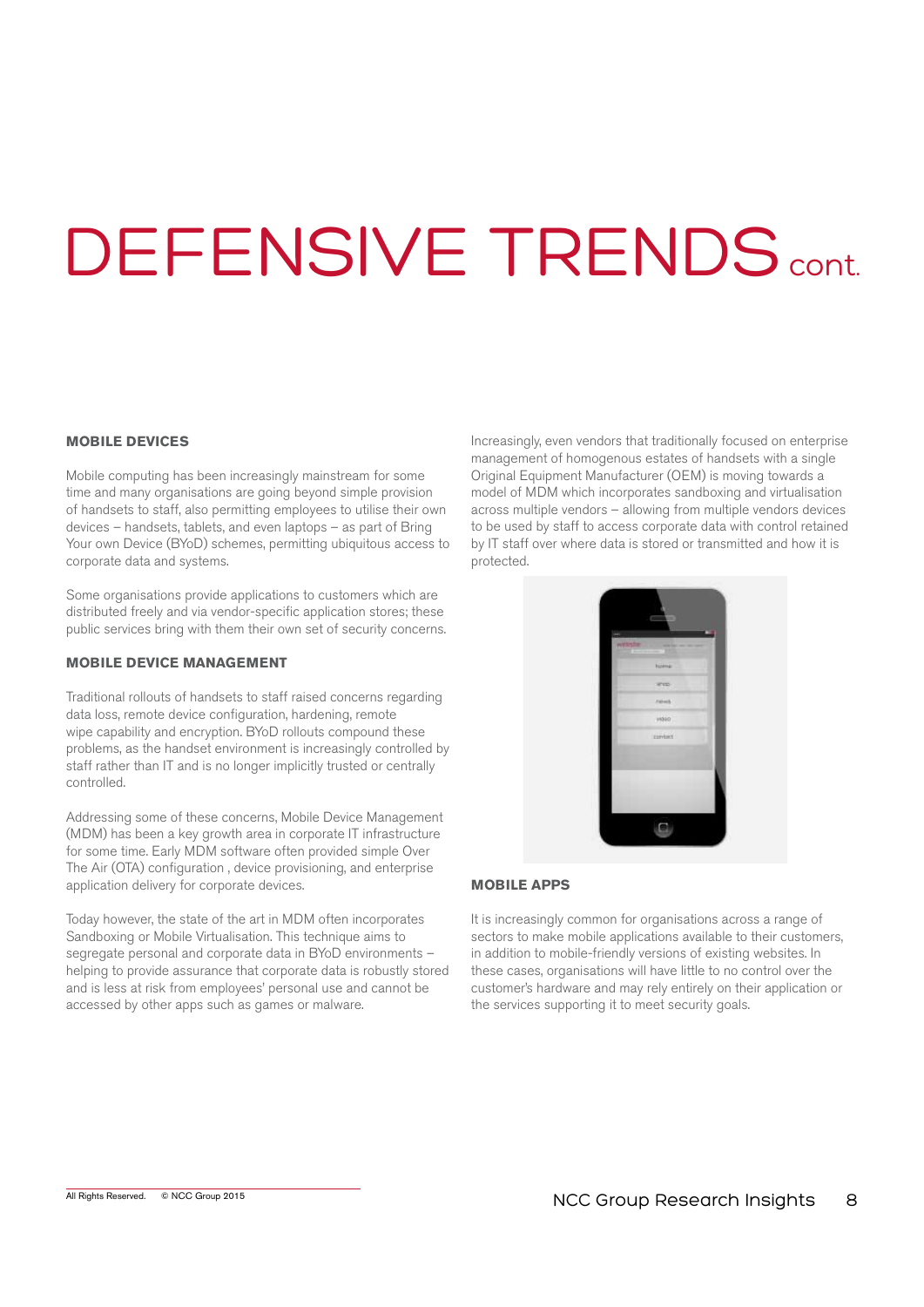Increasing attention is therefore being paid to the security posture of these apps. There has recently been a heightened focus on ensuring that they are developed securely. In addition, increasingly sophisticated techniques are routinely being utilised to help detect jailbreaking of handsets by users (declining to allow applications to run if this has occurred) and reverse engineering (which may signify attempts to breach application security). Many of these techniques help to increase the difficulty for attackers and raise the bar in attempts to gain unauthorised access to data or systems.

In some cases, use is being made of Digital Rights Management (DRM) to protect video and audio content, in addition to strong encryption (both on the device and from client to server) to protect other forms of data at rest on the device, and in transit. While these can be useful techniques, 'home-grown' techniques are often not robust and any use of cryptography should be carefully scrutinised and where possible well-proven algorithms, libraries and toolsets should be utilised.

#### **SIM/SEM/SIEM**

Looking beyond problem spaces created by new or updated technology, it has always been a challenge to understand threats, manage logs and data, and ensure staff have situational awareness of risks and threats facing data and systems.

Security Information Management (SIM) and Security Event Management (SEM) systems such as Arcsight and NetIQ have for some time endeavoured to help organisations to solve this problem by collating and analysing data from multiple devices and sources (such as firewalls, servers, and Intrusion Detection Systems) to permit interpretation and follow-up by skilled human analysts.

Organisations that wish to increase or enhance their situational awareness of risk and ongoing threats would be well-advised to evaluate some of these products...

SIM/SEM systems can supplement (although not necessarily replace) other administrative tools which aggregate data to aide more general IT Operations. They can be valuable in providing a better awareness of threats and attacks in real time, representing a powerful aide to security operations staff.

However, they can be challenging to work with, and it can prove difficult to extract data and integrate with other systems. Traditional commercial SIM/SEM systems are costly to implement, and require customisation, maintenance, and staff training to become – and remain – useful. They are not 'turn-key' solutions which require little to no adaptation to specific environments.

For many businesses that do not operate a full-time Security Operations Centre, large commercial SIM/SEM implementations may be out of reach. Some capable commercial offerings are aimed at smaller businesses, but may not offer some of the analytic capability or flexibility of their enterprise counterparts.

Open Source Software (OSS) alternatives to commercial SIM/ SEM offerings are growing in maturity and popularity, and are increasingly backed up by commercial support and professional services offerings.

There are a wide range of mature and maintained tools aiming at information aggregation, search, and analysis.

Organisations that wish to increase or enhance their situational awareness of risk and ongoing threats would be well advised to evaluate some of these products, which are growing in sophistication and accessibility.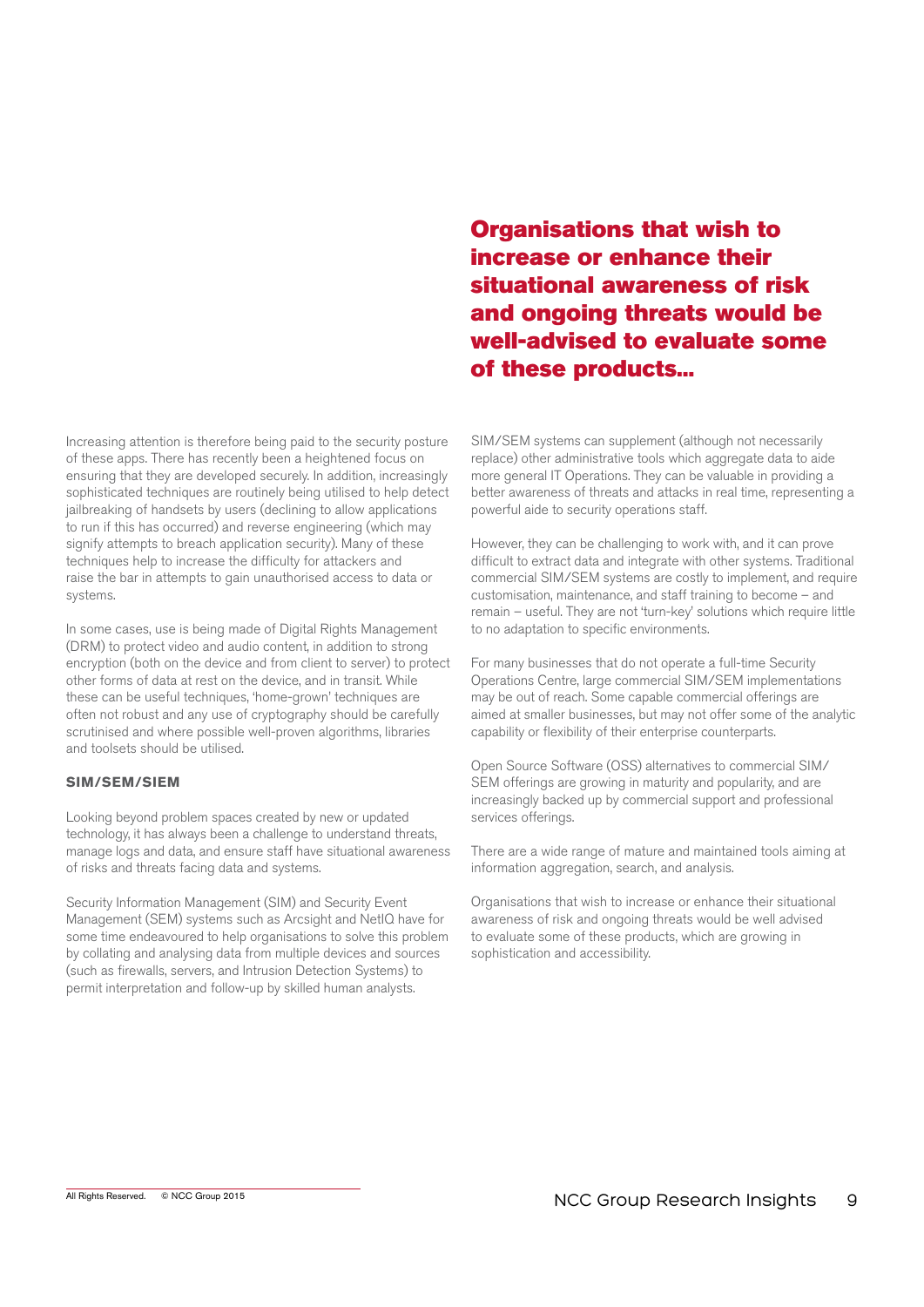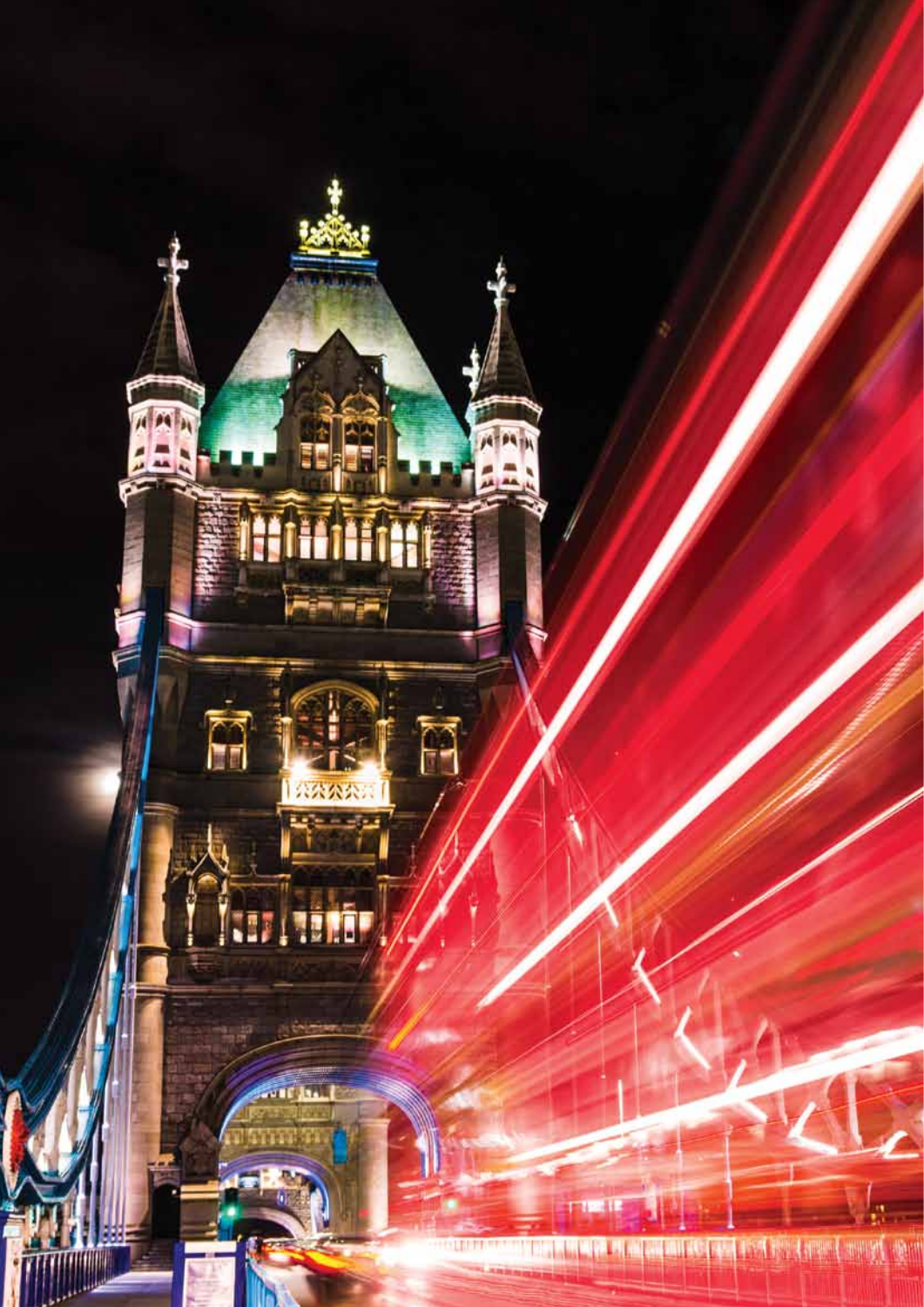# CONTACT US

0161 209 5200 response@nccgroup.trust @nccgroupplc www.nccgroup.trust

#### United Kingdom

Manchester - Head office Manchester Technology Centre Oxford Road Manchester M1 7EF

Leatherhead Kings Court Kingston Road **Leatherhead** KT22 7SL

#### Europe

**Switzerland** Ibelweg 18A CH-6300 Zug Switzerland

#### North America

San Francisco

Suite 1020 123 Mission Street San Francisco CA 94105

Seattle 720 3rd Avenue Suite 2101 Seattle

#### Asia Pacific

Australia 2.08/56 Bowman street Pyrmont NSW 2009 Australia

Cheltenham Eagle Tower Montpellier Drive Cheltenham GL50 1TA

**Glasgow** The Beacon 176 St Vincent Street Glasgow G2 5SG

#### The Netherlands

Veemkade 396 1019 HE Amsterdam The Netherlands

#### Texas

4029 South Capital of Texas Hwy Suite 100 Austin, TX 78704

#### **Sunnyvale**

111 West Evelyn Avenue Suite 101/103 Sunnyvale, CA 94086

#### Milton Keynes

Suite 526-528 Elder House Eldergate Milton Keynes MK9 1LR

#### London

Floor 4 Tavistock House North London WC1H 9HR

#### **Germany**

Heimeranstrasse 37 D-80339 Munchen Germany

#### New York

39 W. 14th St. Suite 202 New York NY 10011

#### Edinburgh

37 York Place Edinburgh EH1 3HP

#### **Denmark**

Tranevej 16-18 DK-2400 Kobehavn NV Copenhagen **Denmark** 

#### **Chicago**

53 W.Jackson Suite 464 Chicago, IL 60604 USA